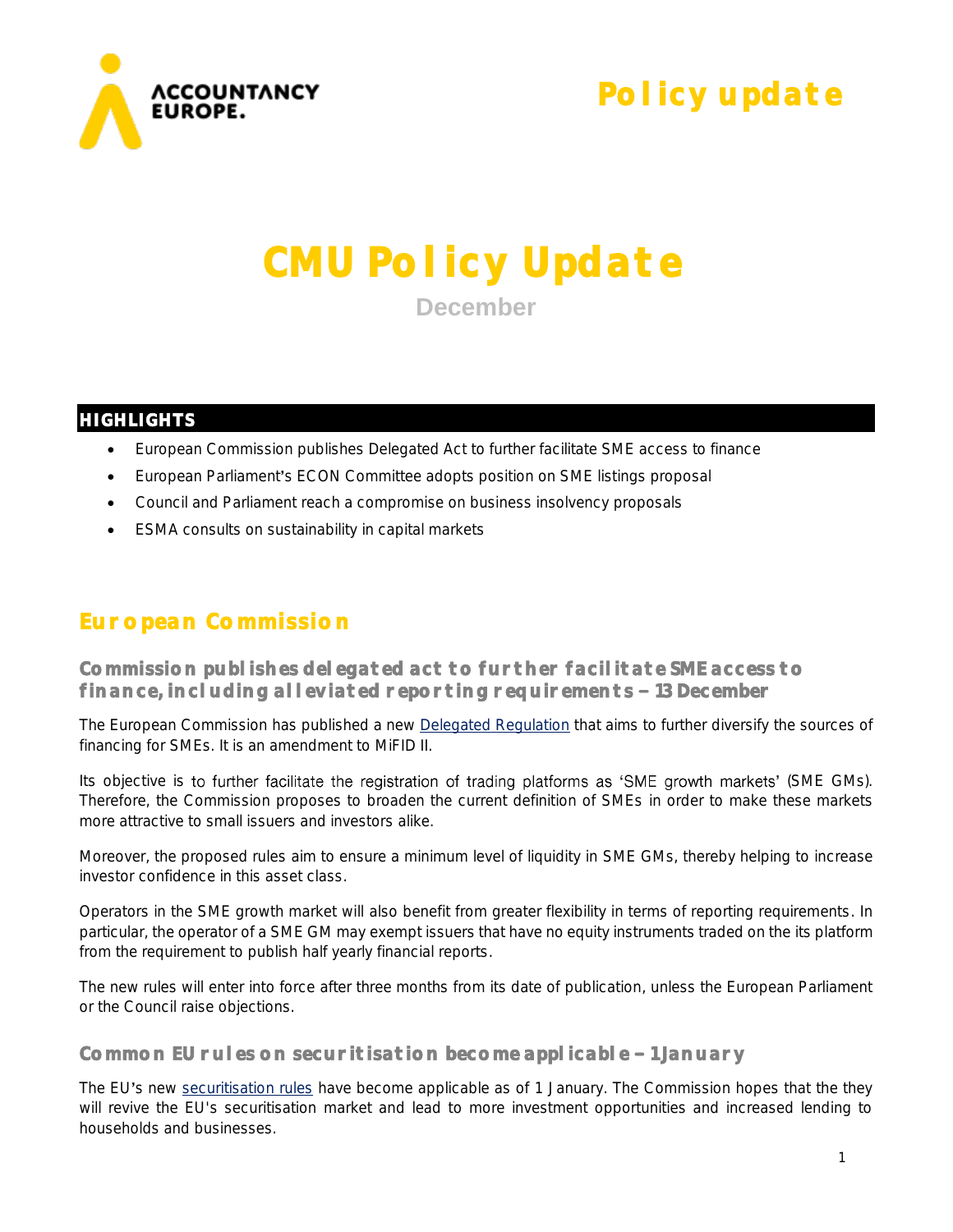The new Securitisation Regulation creates common rules and sets the criteria for simple, transparent and standardised (STS) securitisation in the EU. These are a new class of securitisation which is hoped to make it easier to issue and invest in securitisations in the EU and help ensure financial stability and investor protection.

The new rules are expected to help provide additional funding sources for companies, strengthen banks' ability to support the economy and spread risks across market participants, while avoiding the excesses that led to the financial crisis.

#### **European Parliament**

**ECON adopts its position on SME listings proposal - 3 December** 

ECON Committee has adopted the [draft report](http://www.europarl.europa.eu/sides/getDoc.do?type=REPORT&mode=XML&reference=A8-2018-0437&language=EN) of **Anne Sander (EPP/FRA)** on the promotion of the use of SME growth markets (SME GMs), by 33 votes in favour and 5 abstentions. The MEPs also voted in favour of entering into trilogue negotiations with the Council.

A number of amendments to Ms. Sander's original draft report were introduced. For example, the market capitalisation threshold for issuers able to use the lighter EU Growth Prospectus regime has been maintained at EUR 500 million as in the initial Commission proposal, despite Ms. Sander having proposed to increase this to EUR 1 billion. Moreover, in offers of securities up to EUR 20 million any issuer (not only SMEs) may choose to use the EU Growth Prospectus unless they are going for admission to trading to a regulated market.

And finally, the Commission and the European Supervisory Authorities are granted additional tasks for monitoring and reporting on the impacts of the new rules.

The European Parliament will next enter into trilogue negotiations with the Council, as the agreement of both institutions is necessary for the Commission proposal to become EU law.

For further information on the original draft report of Ms. Sander, please consult the CMU Policy Update from [September.](https://www.accountancyeurope.eu/wp-content/uploads/181002_CMU-PU-September.pdf) For further on the Commission proposal, in turn, please see the CMU Policy Update from [April-May.](https://www.accountancyeurope.eu/wp-content/uploads/180604_CMU-PU-April-May.pdf)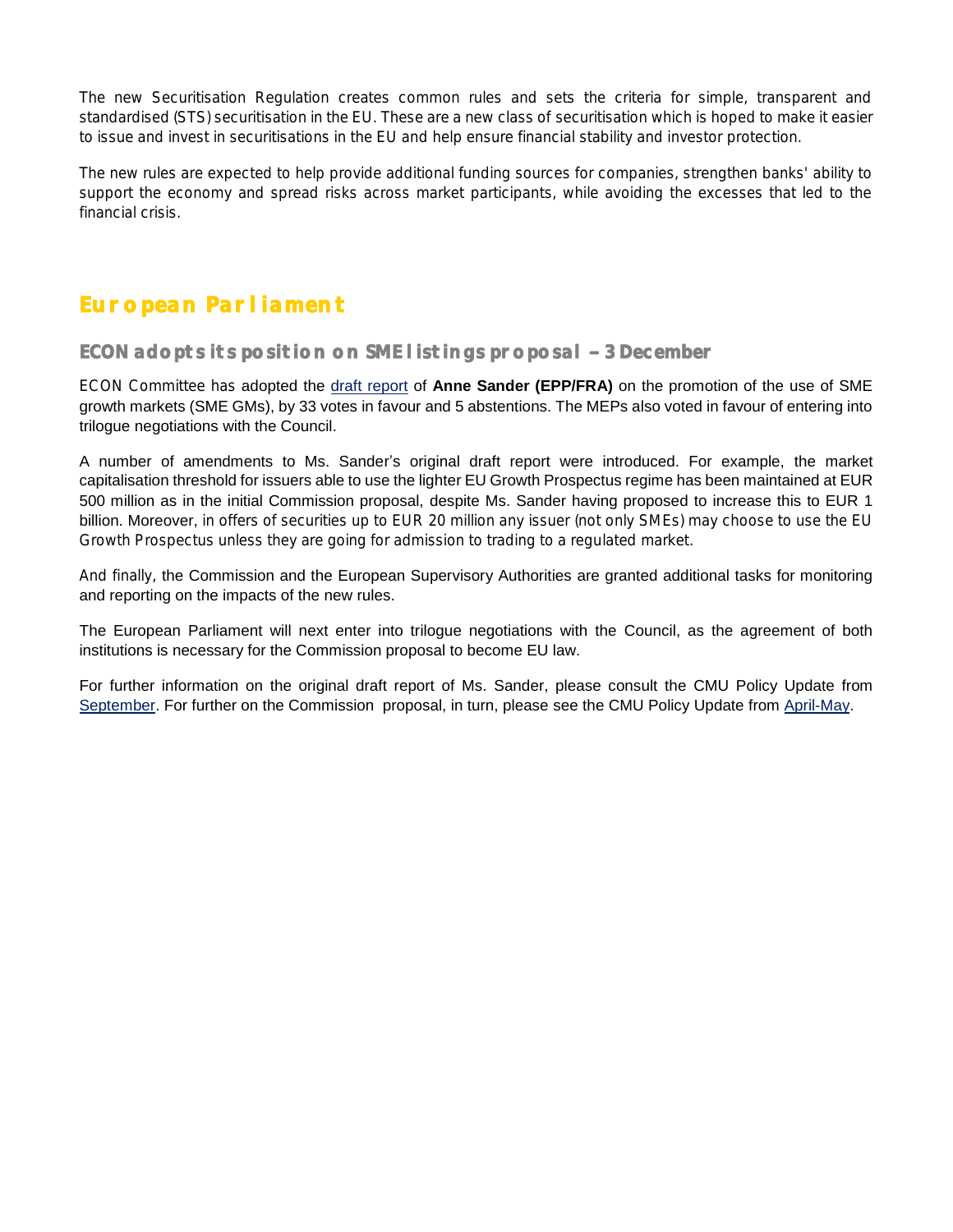## **Council**

**Council and Parliament find agreement on business insolvency 19 December** 

The Council has [confirmed](https://www.consilium.europa.eu/en/press/press-releases/2018/12/19/eu-agrees-new-rules-on-business-insolvency/) an agreement reached with the European Parliament on the Directive on preventive restructuring frameworks, second chance and measures to increase the efficiency of restructuring, insolvency and discharge procedures.

The main features of the agreement are the following:

- More flexibility in transposition granted for member states, notably on the involvement of judges, the duration of the stay of individual enforcement actions or the cross-class cram-down
- The introduction of provisions on the duties of company directors in insolvency proceedings
	- These include: having due regard for the interests of creditors, other stakeholders and equity holders as well as taking steps to avoid insolvency and avoiding deliberate or grossly negligent conduct
- An article on worker's rights has been introduced to recall that member states should ensure that the existing rights of workers under national and EU law are not affected by the preventive restructuring procedure (e.g. right to collective bargaining and industrial action, and right to information and consultation)
- Appointment of a restructuring practitioner: Council and Parliament agreed on a few cases where the appointment of a practitioner to assist the debtor and creditors shall be required. For other cases, the Directive states that appointments of a restructuring practitioner be decided on a case-by-case basis depending on the circumstances, except in cases where member states require a mandatory appointment

The overall objective of the Directive is to reduce the most significant barriers to the free flow of capital stemming from differences in member states' restructuring and insolvency frameworks and to enhance the rescue culture in the EU.

Furthermore, the Directive also aims to reduce the amount of non-performing loans (NPLs) on banks' balance sheets and to prevent the accumulation of such NPLs in the future.

Member states will now have 2 years to implement the new rules in their national legislation, although they can ask the Commission for an additional year for implementation.

### **ECB & ESAs**

**ESMA consults on sustainability in capital markets - 19 December** 

ESMA has launched three public consultations on sustainable finance initiatives to support the European Commission's Sustainability Action Plan in the areas of [securities trading,](https://www.esma.europa.eu/press-news/consultations/consultation-integrating-sustainability-risks-and-factors-in-mifid-ii) [investment funds](https://www.esma.europa.eu/press-news/consultations/consultation-integrating-sustainability-risks-and-factors-in-ucits) and [credit rating](https://www.esma.europa.eu/press-news/consultations/consultation-integrating-sustainability-risks-and-factors-in-ucits) [agencies \(CRAs\).](https://www.esma.europa.eu/press-news/consultations/consultation-integrating-sustainability-risks-and-factors-in-ucits)

The first two consultations seek stakeholders' input on draft technical advice for the integration of sustainability risks and factors into MiFID II (securities trading), the Alternative Investment Fund Managers Directive (AIFMD) and the Undertakings in Collective Investment in Transferable Securities (UCITS) Directive (investment funds).

The third consults on CRA guidelines aimed at improving the quality and consistency of disclosures of environmental, social and governance (ESG) factors when considered as part of a credit rating action.

For the first two consultations, stakeholders have until 19 February to submit their feedback. For the CRA consultation, stakeholders have been granted until 19 March.